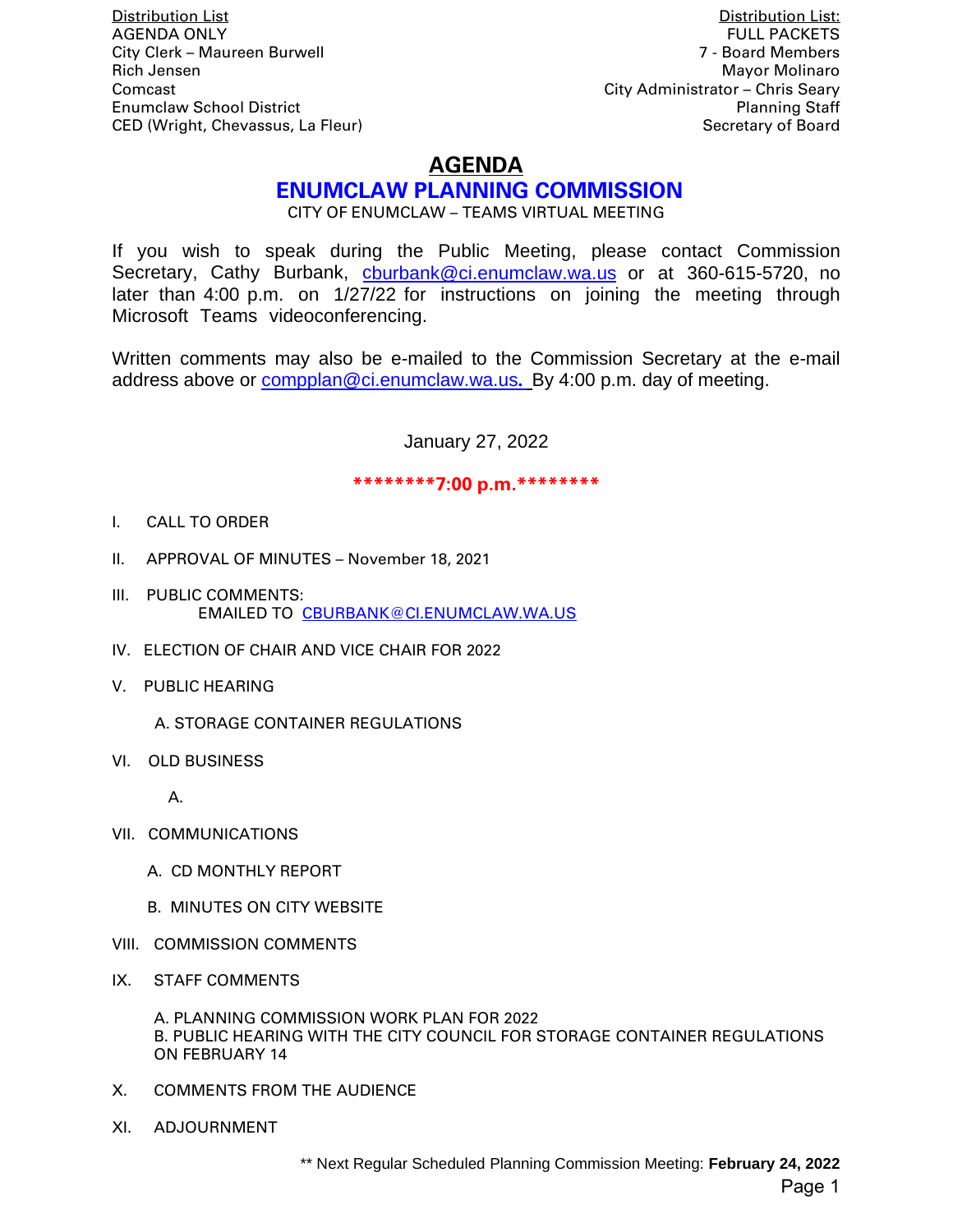# CITY OF ENUMCLAW PLANNING COMMISSION MINUTES

This meeting was held by video conferencing (TEAMS platform) to comply with the Governor's, Proclamation and Open Public Meetings Act and Public Records Act. It was broadcast live on ECTV, Channel 21, and livestreamed at cityofenumclaw.net.

**I. CALL TO ORDER:** The Planning Commission met in a special session November 18, 2021, in person as well as in a virtual Teams format in the Council Chambers. Chairperson Sears called the meeting to order at 7:00 p.m.

#### **ATTENDANCE:**

Planning Commission Members in attendance: Paul Carter, James Dunn, Barbara Hull, Fred Sears, and Leandra Usborne. Member Absent: Lee Blechschmidt and Carlie Hendrickson. Staff members present were Chris Pasinetti (Community Development Director), and Cathy Burbank, (Planning Commission Clerk/Permit Specialist).

# **II. APPROVAL OF MINUTES:**

Dunn moved to approve minutes from October 28, 2021. Usborne seconded the motion. Motion carried with a vote of 5-0.

#### **III. PUBLIC COMMENTS**

No public comments received by staff by email or by joining the meeting.

### **IV. PUBLIC HEARING(S):**

None.

#### **V. OLD BUSINESS**

A. STORAGE CONTAINER REGULATIONS

Staff reviewed the process to adopt changes to the existing storage container regulations. Requirements: SEPA, and public hearings before Planning Commission and City Council prior to adoption.

In Title 15 a new definition was created, and the purpose statement of temporary permit was amended to broaden that purpose.

EMC 19.32.160 New section created for containers.

Size of lot in residential was discussed. Difference between permanent and temporary. It was asked that fire issues be looked into with certain types of storage.

Staff will start process for adoption.

# **VI. NEW BUSINESS**

None

#### **VII. COMMUNICATIONS:**

A. Monthly Community Development Report

B. Minutes on City Website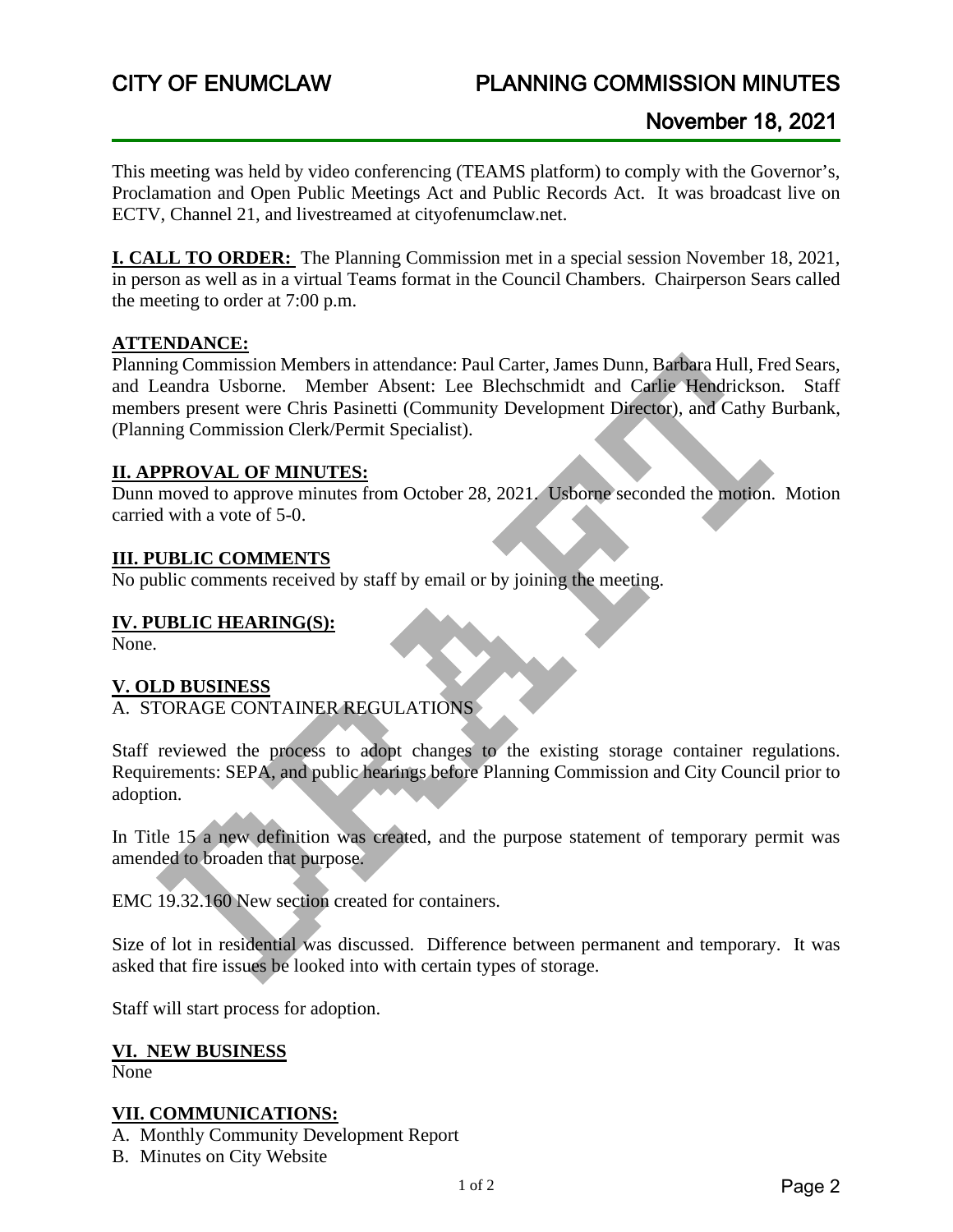### **VIII. COMMISSION COMMENTS:**

None

# **IX. PUBLIC COMMENTS**

None

# **X. STAFF COMMENTS:**

Reminded Commissioners that the Open Public Meeting Act requires them to go through training every 4 years.

Typically, no December meeting, but staff may schedule a meeting if an acceptable date can be determined.

# **XI. ADJOURNMENT:**

Dunn made a motion to adjourn the meeting at 7:47 p.m. Usborne seconded the motion, and the motion carried unanimously. The meeting was adjourned at 7:47 p.m.

Respectfully submitted,

Cathy Burbank Planning Commission Clerk/ Permit Specialist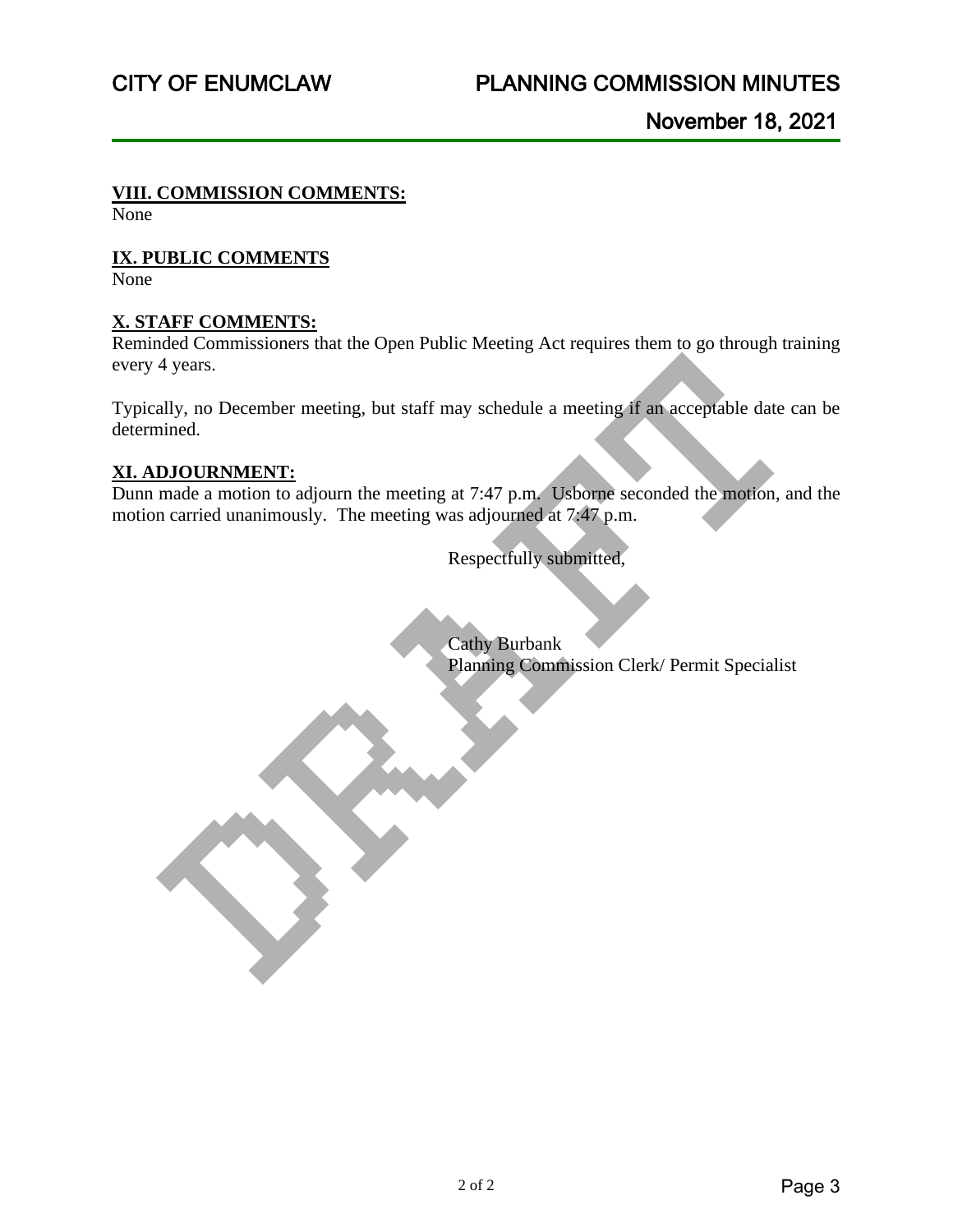*STAFF REPORT*



*DEPARTMENT OF COMMUNITY DEVELOPMENT*

| TO:             | <b>Planning Commission</b>                                                                           |
|-----------------|------------------------------------------------------------------------------------------------------|
| <b>FROM:</b>    | <b>Chris Pasinetti, AICP, Community Development Director</b>                                         |
| DATE:           | For the January 27, 2022 Meeting                                                                     |
| <b>SUBJECT:</b> | Planning Commission Agenda Item - Public Hearing regarding Shipping<br><b>Container Regulations.</b> |

#### **V. SHIPPING CONTAINERS**

#### **Summary of Request:**

Shipping containers have been in use in the city for many years. Homeowners have used them for storage or accessory uses on their properties. Industrial uses have used them the same way. Recently, the city was requested to have one placed at the library property to assist in storage for the farmers market. The city has many of these located at various city owned properties.

#### **Review/Background:**

The Planning Commission met October 28, 2021 and discussed this topic. As recommended by City Staff, the commission directed staff to put together a set of reasonable regulations for the use and placement of these structures within the city. In accordance with that request, city staff has prepared DRAFT regulations for incorporation into the Municipal Code.

The Planning Commission met on November 18, 2021 to review the proposed regulations regarding storage containers. After discussion and a few edits, the commission directed staff to prepare a SEPA review, public hearing with the commission and documentation due to the Washington State Department of Commerce for all development regulation amendments.

The proposed regulations in **Attachment 1** which include all of the suggested changes made by the Planning Commission at their November 18, 2022 meeting.

#### **Discussion:**

The City's Comprehensive Plan has goals and policies as follows:

# **Land Use Element Goal LU7 – Preserve, protect and strengthen the vitality and character of existing neighborhoods.**

**Community Development and Design Element Goal CD-1: To improve the community's appearance.**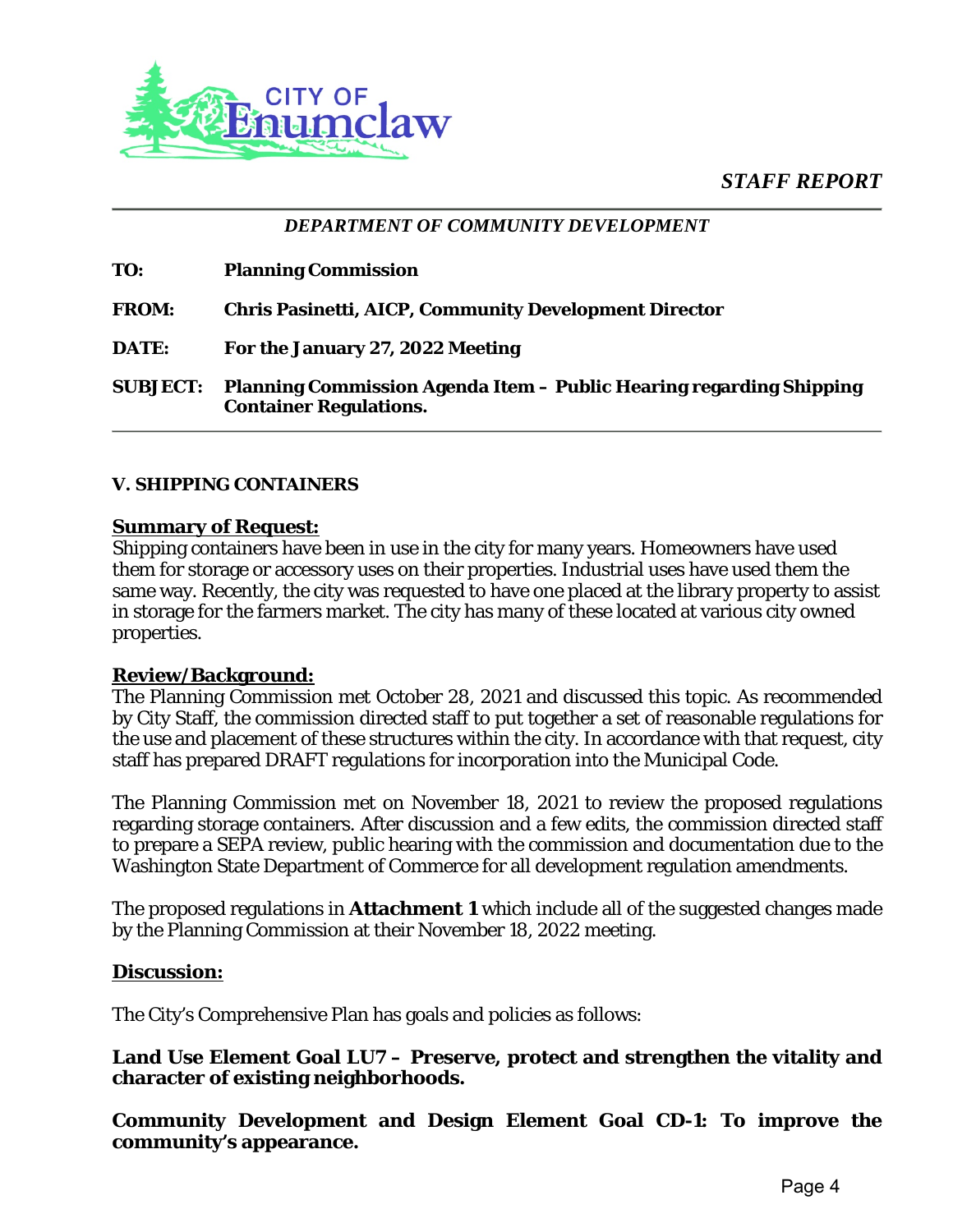# **Policy 1.7 Consider design standards for buildings that improve exterior appearances.**

**STAFF RECOMMENDATION:** One additional item for consideration is to not allow the installation of containers within the CB1 & CB2 zoning district. Staff recommends adding this to the list of restrictions.

Staff recommends the Planning Commission open the public hearing, after all of the testimony is received, close the public hearing.

After the close of the public hearing, review the draft regulations, and the findings and conclusions and make a recommendation to the City Council.

The Planning Commission recommends to the City Council to:

- 1. Adopt the Storage Container Regulations as shown in Attachment 1, OR
- 2. Amendment the regulations and adopt as amended, OR
- 3. Recommend to not adopt the regulations in Attachment 1.

# **ATTACHMENTS:**

- 1. Draft regulations
- 2. Draft Findings and Conclusions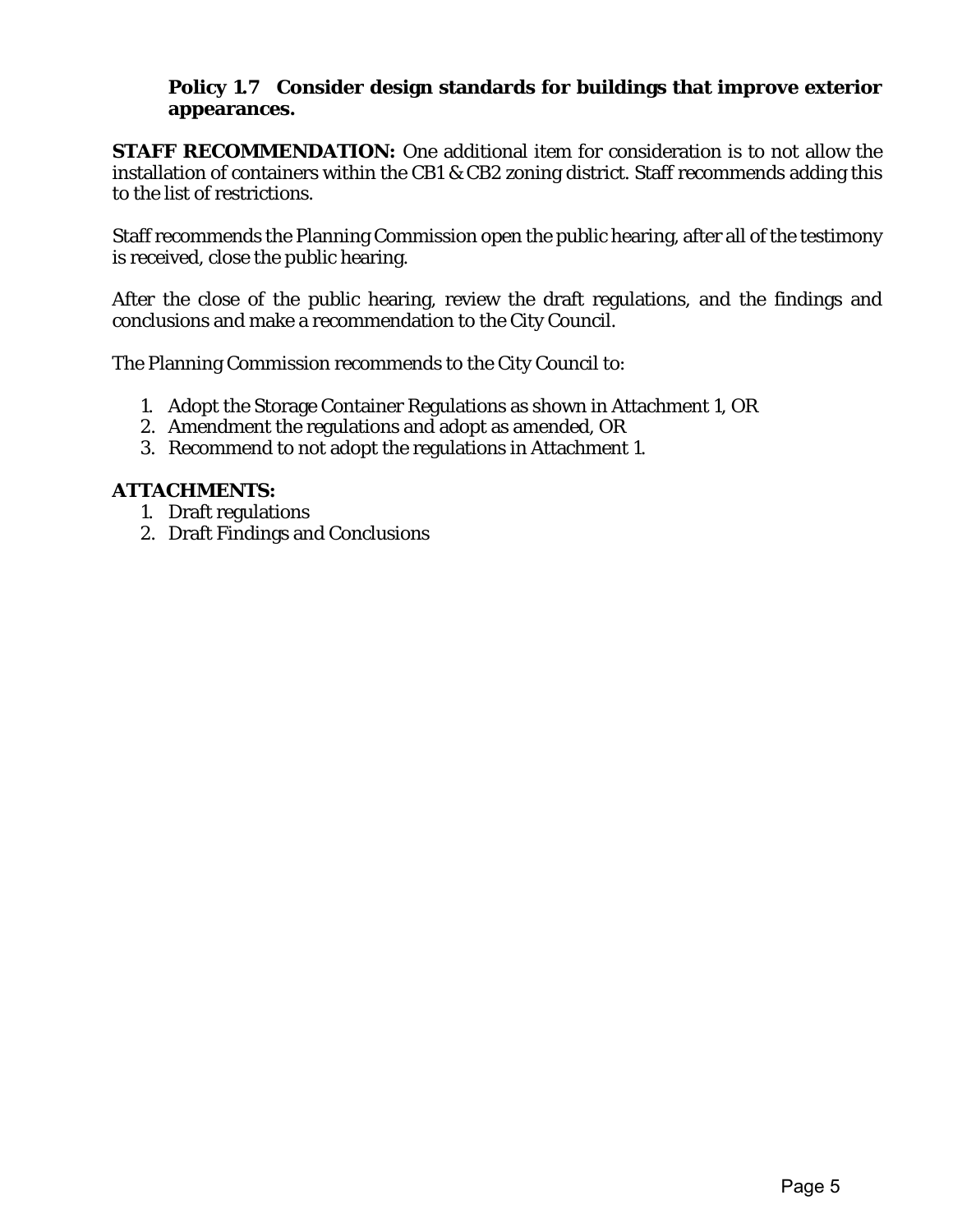Attachment 1

#### **Underlined is new strikethrough is removed**

#### **15.04.020 Definitions**

"Container" means a shipping container with strength suitable to withstand shipment, storage, and handling. Shipping containers range from large reusable steel boxes used for intermodal shipments to the ubiquitous corrugated boxes. In the context of international shipping trade, "container" or "shipping container" is virtually synonymous with " intermodal freight container". Including but not limited to containers for temporary storage such as portable on demand storage.

#### **15.08.010 Purpose**

The purpose of temporary permits is to allow temporary uses and construction activities which nominally do not conform with this title, but which meet certain criteria. Examples which may qualify include contractors' offices, equipment storage on construction sites or incidental storage for residential dwellings, minor and incidental commercial events in residential areas, industrial, commercial and public areas, and emergency responses.

#### **NEW SECTION 19.32.160 Containers**

Containers shall comply with the follow:

- A. Containers shall be permitted in residential zones subject to the following requirements:
	- 1. Subject to the development standards in EMC chapter 18.06; and
	- 2. Shall be painted the same color as the primary structure; and
	- 3. A building permit is required; and
	- 4. Minimum lot size requirement shall be one half acre in size for all containers less than twenty feet long; or
	- 5. Minimum lot size requirement for containers twenty feet and longer shall be one acre.
- B. Containers shall be permitted in commercial, industrial and public zones subject to the following requirements:
	- 1. Subject to the development standards in EMC chapter 18.06; and
	- 2. Exempt from regulation requirements in EMC chapter 19.12; and
	- 3. A building permit is required.
- C. Containers shall be permitted temporarily in residential, commercial, industrial and public zones subject to the following requirements:
	- 1. Subject to the development standards in EMC chapter 18.06, except may be allowed in the front yard setback; and
	- 2. Exempt from regulation requirements in EMC chapter 19.12; and
	- 3. A temporary permit is required subject to EMC chapter 15.08.
- D. No containers shall be allowed to be stacked on any lot within the city.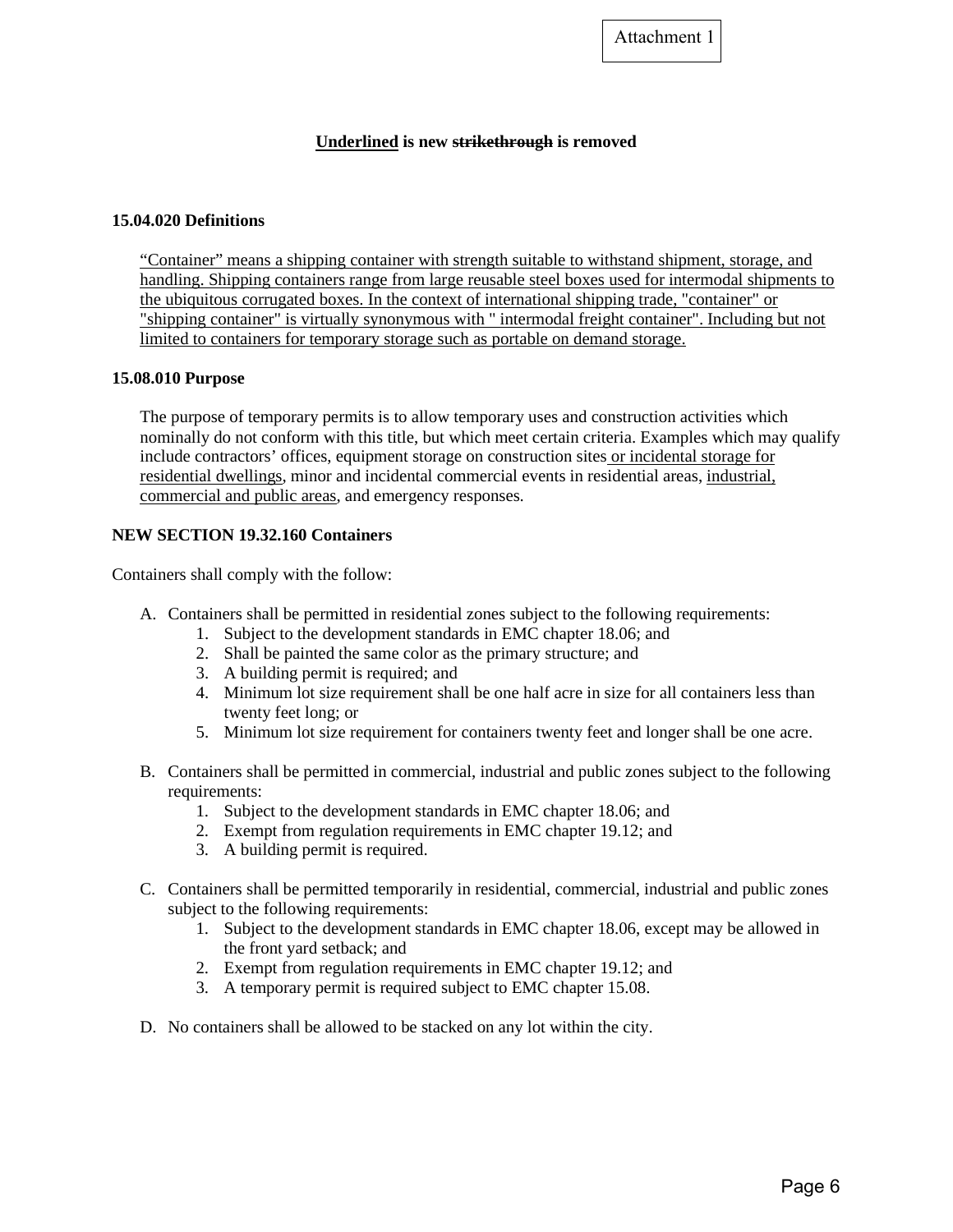# DRAFT FINDINGS AND CONCLUSIONS:

Title 15 outlines the findings required to approve comprehensive plan amendments/code amendments. EMC section 15.32.038 outlines three general requirements and six consistency statements to be used when evaluating the merits of the proposals.

# **1.** The amendment will not result in development that will adversely affect the public health, safety and general welfare.

Staff response: Staff and the Planning Commission find that the amendments will not adversely affect the public health, safety and general welfare. The usage of storage containers as accessory uses do not pose any adverse effects that existing regulations and the proposed regulations would reduce or eliminate.

**2.**The amendment is based upon new information that was not available at the time of adoption of the com prehensive plan, or that circum stances have changed since the adoption of the plan that warrant an amendment to the plan.

Staff response: Staff and the Planning Commission find that circumstances have changed that warrant the amendment. Specifically, the usage of storage containers for temporary uses on lots.

**3.** The amendment[s] is consistent with other goals and policies of the comprehensive plan, and that the amendment will maintain concurrency between the land use, transportation, and capital facilities element of the plan.

Staff response: Staff and the Planning Commission find that the proposal is consistent with the goals and policies within the Comprehensive Plan. The Comprehensive Plan states:

**Land Use Element Goal LU7 – Preserve, protect and strengthen the vitality and character of existing neighborhoods.**

**Community Development and Design Element Goal CD-1: To improve the community's appearance.**

**Policy 1.7 Consider design standards for buildings that improve exterior appearances.**

*The amendments as proposed should protect and strengthen neighborhoods as well as improve exterior appearances.* 

15.38.038(B):

1. The amendment[s] should address an existing, significant need for a public necessity or convenience.

Staff response: Staff and the Planning Commission find that with the continued use of temporary storage units as well as permanent uses within the city regulations should be specific to these types of structures being utilized on lots. Allowances for temporary use due to the increased convenience for homeowners using these for moving and other incidental temporary uses.

**2.** The amendment[s] should be in the public's best interest.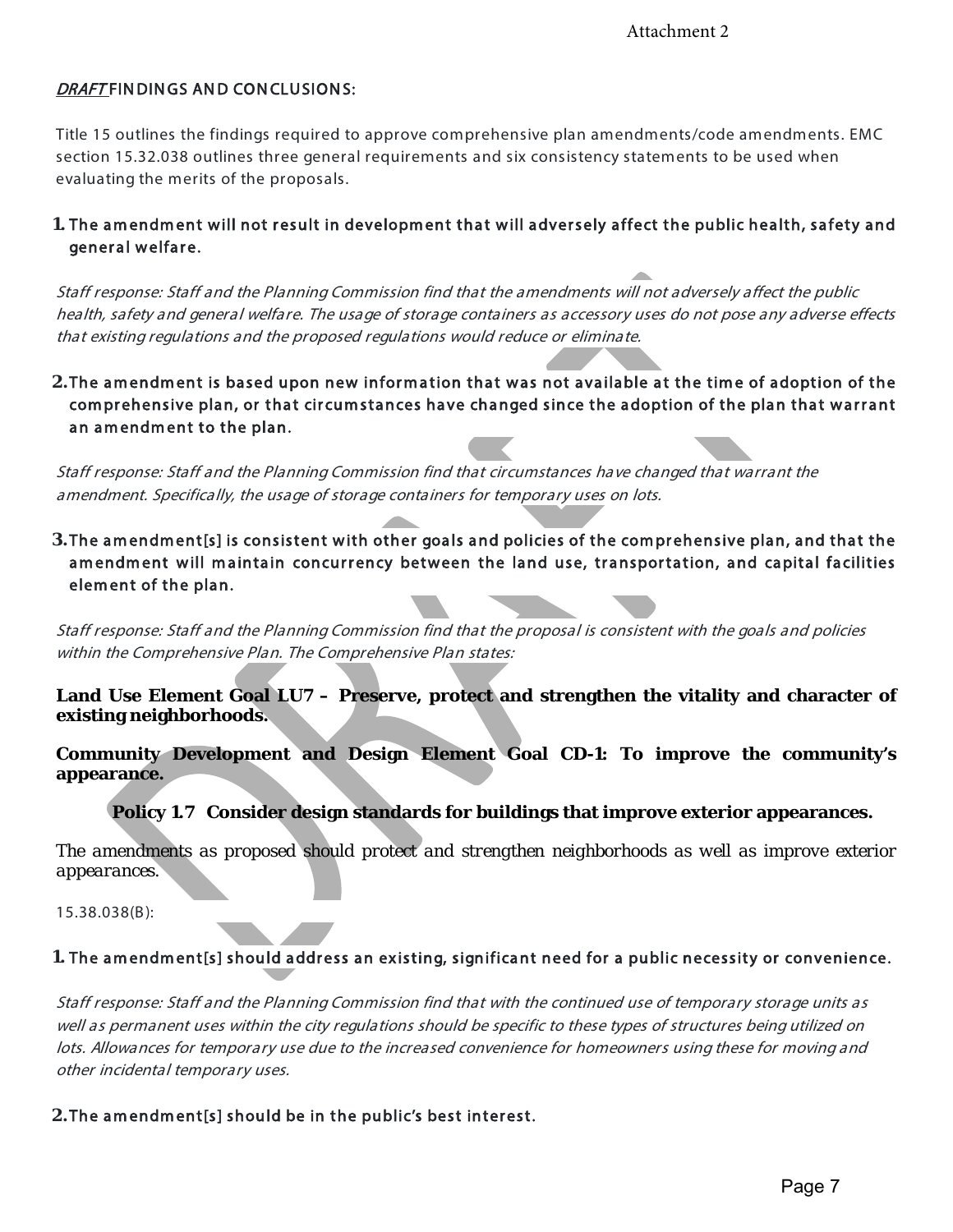Staff response: Staff and the Planning Commission find the amendment is in the public's best interest. This will allow owners to utilize these structures as accessory uses.

# **3.**The amendment should be compatible with all adjacent comprehensive plan and zoning map designations.

Staff response: Staff and the Planning Commission find that the proposed amendments are compatible with the comprehensive plan elements. The amendment is not site specific.

# **4.** The amendment should be compatible with all elements of the comprehensive plan and zoning code.

Staff response: Staff and the Planning Commission find that the amendment is compatible with the city's comprehensive plan and zoning code. The proposed amendments will permit the use of storage containers as accessory uses on lots and further the goals and policies of the Comprehensive Plan.

# **5.**The am endm ent[s] should be compatible with and should not adversely impact related ordinances, regulations and development standards.

Staff response: Staff and the Planning Commission find that the amendment will not adversely impact any existing ordinances, regulations, and development standards.

6. The amendment should not adversely impact the health, safety and general welfare of the public; the city design; development interests; neighborhoods; environmentally sensitive areas; and historic areas.

Staff response: Staff and the Planning Commission find that the proposed amendment should not adversely impact the health, safety and general welfare of the public; the city design; development interests; neighborhoods; environmentally sensitive or historic areas.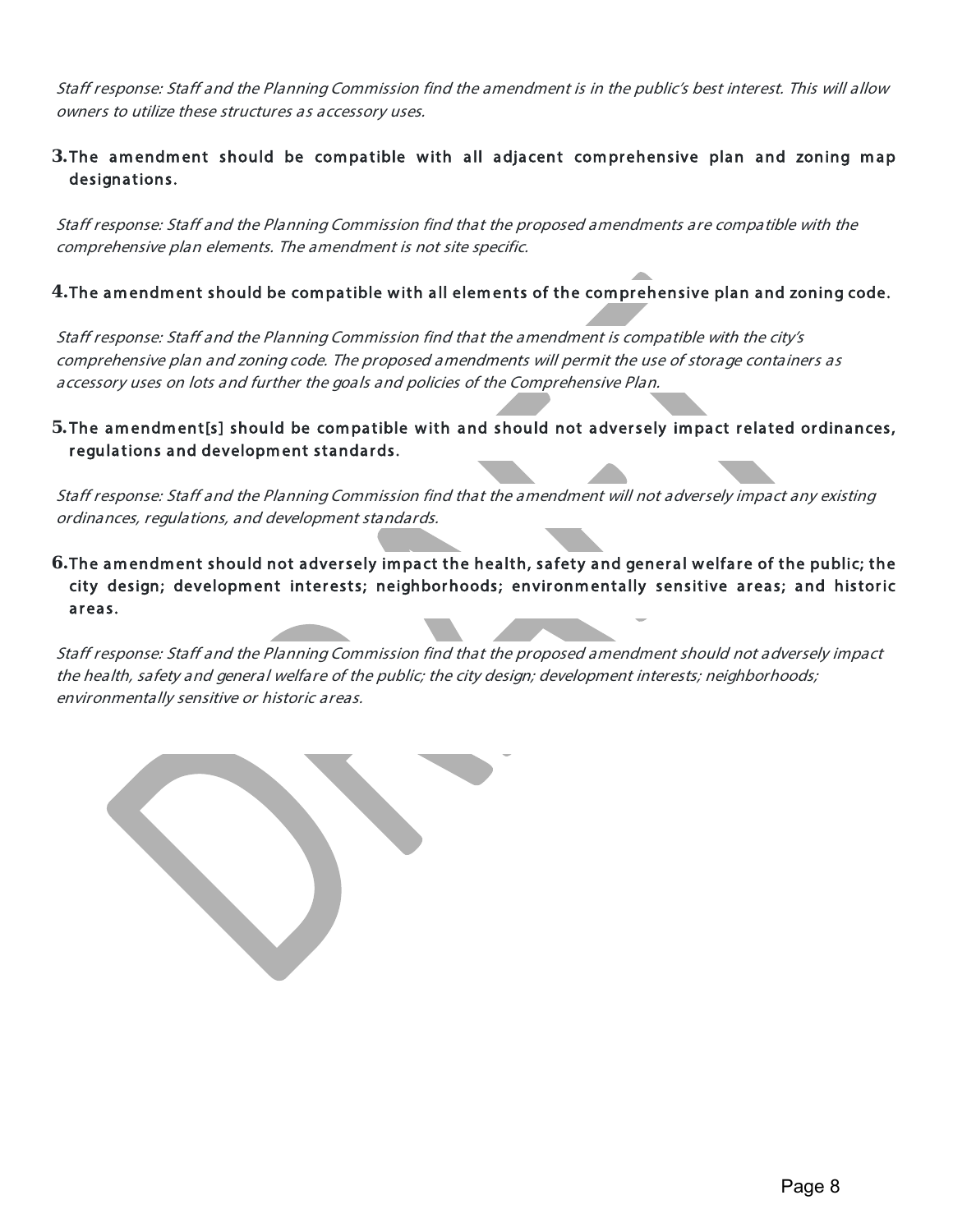

#### *City of Enumclaw Community Development DECEMBER 2021*

| ID#            | <b>SUB TYPE</b>       | <b>CONTACT</b>                                             | <b>ADDRESS</b>                                                                       | <b>APPLIED</b> | <b>ISSUED</b> | <b>EXPIRES</b> | <b>FINALED</b> |
|----------------|-----------------------|------------------------------------------------------------|--------------------------------------------------------------------------------------|----------------|---------------|----------------|----------------|
| <b>ACTIVE</b>  |                       |                                                            |                                                                                      |                |               |                |                |
| COD2021-0162   | <b>SIGNS</b>          |                                                            | PIZZA HUT - INVESTMENT GROUP E 421 ROOSEVELT AVE, ENUMCLAW                           | 12/07/2021     |               |                |                |
| COD2021-0163   | PROPERTY MAINTENANCE  | <b>JEANETTE GLASSCOCK</b>                                  | 1754 PORTER ST, ENUMCLAW                                                             | 12/21/2021     |               |                |                |
|                |                       |                                                            |                                                                                      |                |               | Total:         | 2              |
| <b>APPLIED</b> |                       |                                                            |                                                                                      |                |               |                |                |
| BLD2021-0433   | COMM-BUIL-ADDI        |                                                            | BARGHAUSEN CONSULTING ENGIN 1145 ROOSEVELT AVE E, ENUMCLA                            | 12/07/2021     |               | 06/05/2022     |                |
| BLD2021-0435   | RESI-DEMO-REPA        | DONALD ZGONC                                               | 1323 WELLS ST, ENUMCLAW                                                              | 12/09/2021     |               | 06/12/2022     |                |
| BUS2021-0360   | SOLI                  | DBA BORN AND BRAISED - JASON \ MOBILE VENDOR               |                                                                                      | 12/13/2021     |               |                |                |
| BUS2021-0361   | <b>BUSI</b>           |                                                            | DBA BORN AND BRAISED - JASON \ 35230 53RD AVE S AUBURN WA 980                        | 12/13/2021     |               |                |                |
| BUS2022-0011   | <b>NON</b>            | MOLAN LABE TRAINING INC.                                   | 2431 INITIAL AVE, ENUMCLAW                                                           | 12/27/2021     |               |                |                |
| LUA2021-0033   | <b>SEPA CHECKLIST</b> | DONALD ZGONC                                               | 1323 WELLS ST, ENUMCLAW                                                              | 12/09/2021     |               |                |                |
| LUA2021-0034   | <b>OTHER</b>          | owner - RUTH ANN KANZEG                                    | APN 132006-9097                                                                      | 12/30/2021     |               |                |                |
|                |                       |                                                            |                                                                                      |                |               | Total:         | 7              |
| APPROVED       |                       |                                                            |                                                                                      |                |               |                |                |
| BUS2019-0104   | <b>BUSI</b>           |                                                            | JNM ELECTRIC INC - SHAINE MARS 8710 188TH AVE E BONNEY LAKE W 12/21/2021 12/27/2021  |                |               |                |                |
| BUS2021-0341   | <b>BUSI</b>           |                                                            | ERR CONSTRUCTION LLC - ALICIA   29203 140TH AVE SE AUBURN WA 9 12/01/2021 12/02/2021 |                |               |                |                |
| BUS2021-0343   | <b>BUSI</b>           | DBA CRYSTAL CLEANERS - GI IM                               | 420 GRIFFIN AVE, ENUMCLAW                                                            | 12/03/2021     | 12/10/2021    |                |                |
| BUS2021-0344   | <b>HOME</b>           | MELBY FABRICATION AND TRUCK F 42702 266TH AVE SE, ENUMCLAW |                                                                                      | 12/03/2021     | 01/05/2022    |                |                |
| BUS2021-0345   | SOLI                  | DBA SILVER SPORK - TURAN WRIG MOBILE VENDOR                |                                                                                      | 12/07/2021     | 12/28/2021    | 06/30/2022     |                |
| BUS2021-0347   | <b>BUSI</b>           |                                                            | ALPINE DUCTLESS LLC - JANETTE   8036 RIVER DR SE STE 201 TUMWA                       |                |               |                |                |
| BUS2021-0348   | <b>BUSI</b>           | US FOODS INC                                               | 1001 SHUKSAN WAY EVERETT WA (12/01/2021                                              |                | 12/07/2021    |                |                |
| BUS2021-0349   | <b>BUSI</b>           |                                                            | VITAL CARE STAFFING SOLUTIONS 4601 NE 77TH AVE STE. 300 VANCO 12/02/2021             |                | 12/07/2021    |                |                |
| BUS2021-0350   | <b>HOME</b>           | <b>TRI-STAR TIMBER</b>                                     | 2044 GRIFFIN AVE, ENUMCLAW                                                           | 12/06/2021     | 01/13/2022    |                |                |
| BUS2021-0351   | <b>BUSI</b>           |                                                            | DBA AC ELECTRIC SERVICE - ALYN 20012 35TH AVE S SEATAC WA 9819 12/06/2021            |                | 12/08/2021    |                |                |
| BUS2021-0352   | <b>BUSI</b>           |                                                            | DBA AFFINITY GENERAL - SCOTT N 32014 SE LAKE WALKER RD ENUMC 12/02/2021              |                | 12/08/2021    |                |                |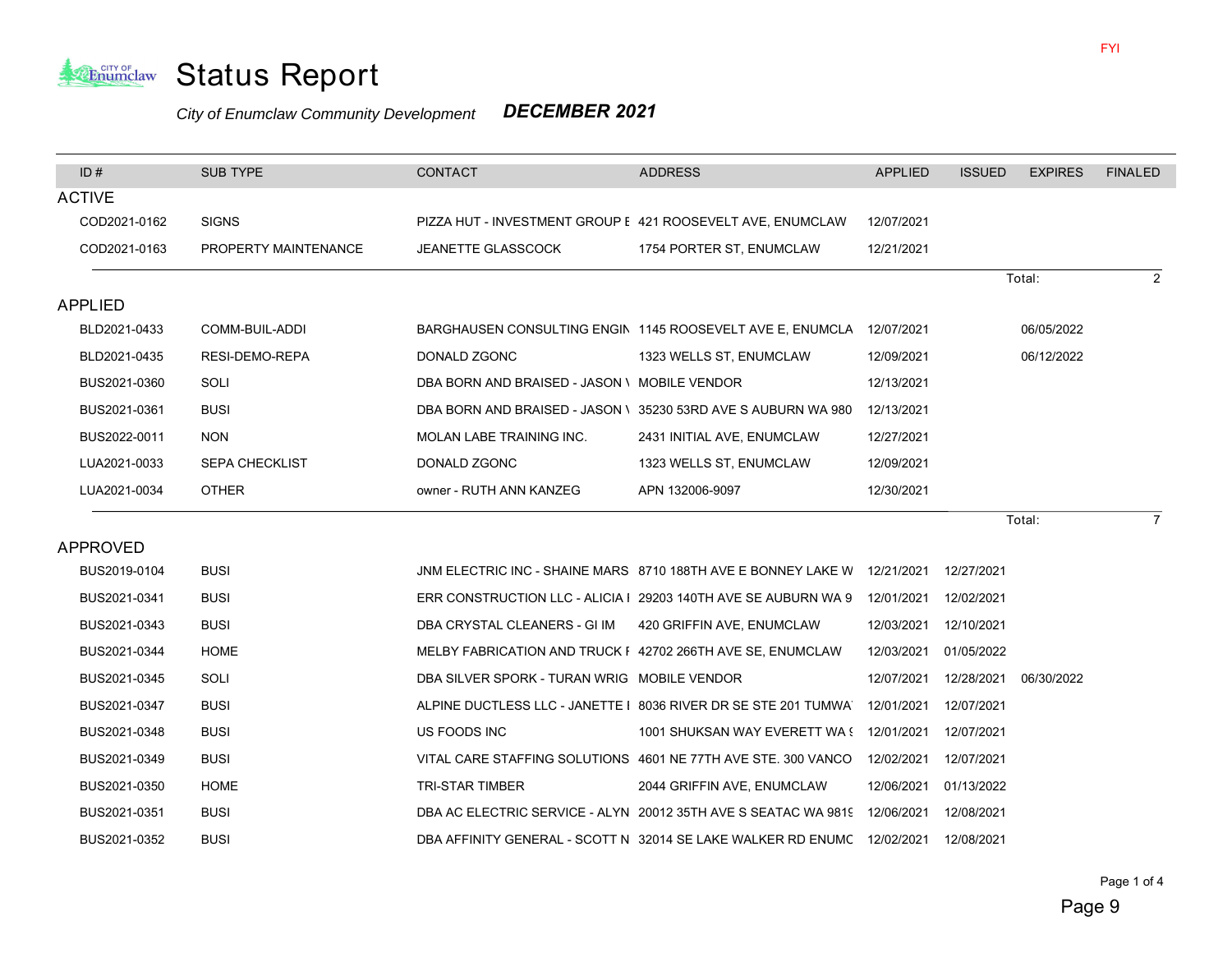|              |                 |                                                            |                                                                           |                |               |                       | <b>FYI</b>     |
|--------------|-----------------|------------------------------------------------------------|---------------------------------------------------------------------------|----------------|---------------|-----------------------|----------------|
| ID#          | <b>SUB TYPE</b> | CONTACT                                                    | <b>ADDRESS</b>                                                            | <b>APPLIED</b> | <b>ISSUED</b> | <b>EXPIRES</b>        | <b>FINALED</b> |
| BUS2021-0353 | <b>BUSI</b>     |                                                            | OR-CAL INSURANCE SERVICES INC 388 TUKWILA DR WOODBURN OR 9 12/06/2021     |                | 12/08/2021    |                       |                |
| BUS2021-0354 | <b>SHOR</b>     | KELLY & LINDA BOWEN                                        | 467 BONDGARD AVE E, ENUMCLAW 12/07/2021                                   |                | 12/23/2021    | 06/30/2022            |                |
| BUS2021-0355 | <b>SHOR</b>     | TAMI L+GEORGE A ARIAS                                      | 435 SIGRIST DR E, ENUMCLAW                                                | 12/08/2021     |               | 01/13/2022 06/30/2022 |                |
| BUS2021-0357 | <b>BUSI</b>     |                                                            | UNITED NATURAL FOODS WEST IN 7909 S UNION RIDGE PKWY RIDGEF               | 12/07/2021     | 12/10/2021    |                       |                |
| BUS2021-0358 | <b>BUSI</b>     |                                                            | EXCEL PACKAGING SYSTEMS INC 6127 NICKLAUS LOOP N KEIZER OR 12/08/2021     |                | 12/10/2021    |                       |                |
| BUS2021-0359 | <b>BUSI</b>     |                                                            | JAGG SERVICES LLC - GAVIN LUMS 12 COPALIS ROCK LN WILKESON W              | 12/09/2021     | 12/10/2021    |                       |                |
| BUS2021-0362 | <b>BUSI</b>     |                                                            | HAYES HEATING AND COOLING IN( 19219 68TH AVE S STE, M109 KENT             | 12/10/2021     | 12/16/2021    |                       |                |
| BUS2021-0363 | <b>HOME</b>     | T MEDLEY CONSTRUCTION LLC - TI 1227 ALPINE PL, ENUMCLAW    |                                                                           | 12/14/2021     | 01/05/2022    |                       |                |
| BUS2021-0364 | <b>BUSI</b>     | DBA T NAILS & SPA                                          | 1116 STEVENSON AVE, ENUMCLAW                                              | 12/15/2021     | 01/05/2022    |                       |                |
| BUS2021-0365 | <b>BUSI</b>     | DBA AMPLIFY PIERCING CO. - ANGI 1104 GRIFFIN AVE, ENUMCLAW |                                                                           | 12/16/2021     | 01/05/2022    |                       |                |
| BUS2021-0366 | <b>BUSI</b>     | <b>VALLEY FURNACE INC</b>                                  | 7818 RIVER RD E PUYALLUP WA 98. 12/15/2021                                |                | 01/07/2022    |                       |                |
| BUS2021-0367 | <b>BUSI</b>     |                                                            | DAVIS DOOR SERVICE INC - JENSE 2021 S GRAND ST SEATTLE WA 981 12/16/2021  |                | 12/22/2021    |                       |                |
| BUS2021-0368 | <b>BUSI</b>     | <b>HOLISTIC MASSAGE LLC</b>                                | 553 ROOSEVELT AVE #204, ENUMCI                                            | 12/23/2021     | 01/05/2022    |                       |                |
| BUS2021-0369 | <b>BUSI</b>     | JAMES OIL COMPANY                                          | 666 GRIFFIN AVE, ENUMCLAW                                                 | 12/10/2021     | 01/05/2022    |                       |                |
| BUS2021-0370 | <b>BUSI</b>     | <b>SC MECHANICAL LLC</b>                                   | 391 ELK LOOP CARBONADO WA 98: 12/21/2021                                  |                | 12/27/2021    |                       |                |
| BUS2022-0001 | <b>BUSI</b>     | DBA SUBWAY                                                 | 235 ROOSEVELT AVE, ENUMCLAW                                               | 12/27/2021     | 01/11/2022    |                       |                |
| BUS2022-0002 | <b>HOME</b>     | S. BARFKNECHT LLC - SUSAN BARF 204 RIGGS DR E. ENUMCLAW    |                                                                           | 12/28/2021     | 01/11/2022    |                       |                |
| BUS2022-0003 | <b>BUSI</b>     |                                                            | SKYWAY ELECTRIC INC - AUSTIN N 6622 S 124TH ST SEATTLE WA 9817            | 12/17/2021     | 01/06/2022    |                       |                |
| BUS2022-0004 | <b>BUSI</b>     |                                                            | WESTSIDE CONCRETE ACCESSOR 5800 SE ALEXANDER ST HILLSBOR( 12/28/2021      |                | 01/06/2022    |                       |                |
| BUS2022-0005 | <b>BUSI</b>     | AMH DEVELOPMENT LLC                                        | 23975 PARK SORRENTO STE 300 C/ 12/30/2021                                 |                | 01/06/2022    |                       |                |
| BUS2022-0006 | <b>BUSI</b>     |                                                            | CEDAR RIVER TREE SERVICE LLC 21524 122ND ST CT E BONNEY LAKE 12/30/2021   |                | 01/06/2022    |                       |                |
| BUS2022-0007 | <b>BUSI</b>     |                                                            | D-S HARDWOOD CORP - ROGER M(4706 247TH ST CT E GRAHAM WA 9{ 12/27/2021    |                | 01/06/2022    |                       |                |
| BUS2022-0008 | <b>BUSI</b>     |                                                            | GLY CONSTRUCTION INC - GIUSEP 200 112TH AVE NE STE 300 BELLEVI 12/08/2021 |                | 01/07/2022    |                       |                |
| BUS2022-0009 | <b>BUSI</b>     |                                                            | HIGH PERFORMANCE HOME INC - (4200 SE COLUMBIA WAY STE C VAN 12/20/2021    |                | 01/07/2022    |                       |                |
|              |                 |                                                            |                                                                           |                |               | Total:                | 35             |

|              |                            |                                                        |                              |            | TULAI. | ົບປ        |
|--------------|----------------------------|--------------------------------------------------------|------------------------------|------------|--------|------------|
| CLOSED       |                            |                                                        |                              |            |        |            |
| COD2021-0164 | <b>SIGNS</b>               | COLE STREET GAME VAULT - JAN N 1605 COLE ST. ENUMCLAW  |                              | 12/23/2021 |        | 12/30/2021 |
| PRE2021-0024 | COMMERCIAL PRE APPLICATION | CHRISTINE MILL                                         | 1330 WELLS ST. ENUMCLAW      | 12/01/2021 |        | 12/15/2021 |
| PRE2021-0025 |                            | COMMERCIAL PRE APPLICATION AND NANCY JONES FAMILY GARY | 44807 244TH AVE SE, ENUMCLAW | 12/22/2021 |        | 01/12/2022 |

Page 2 of 4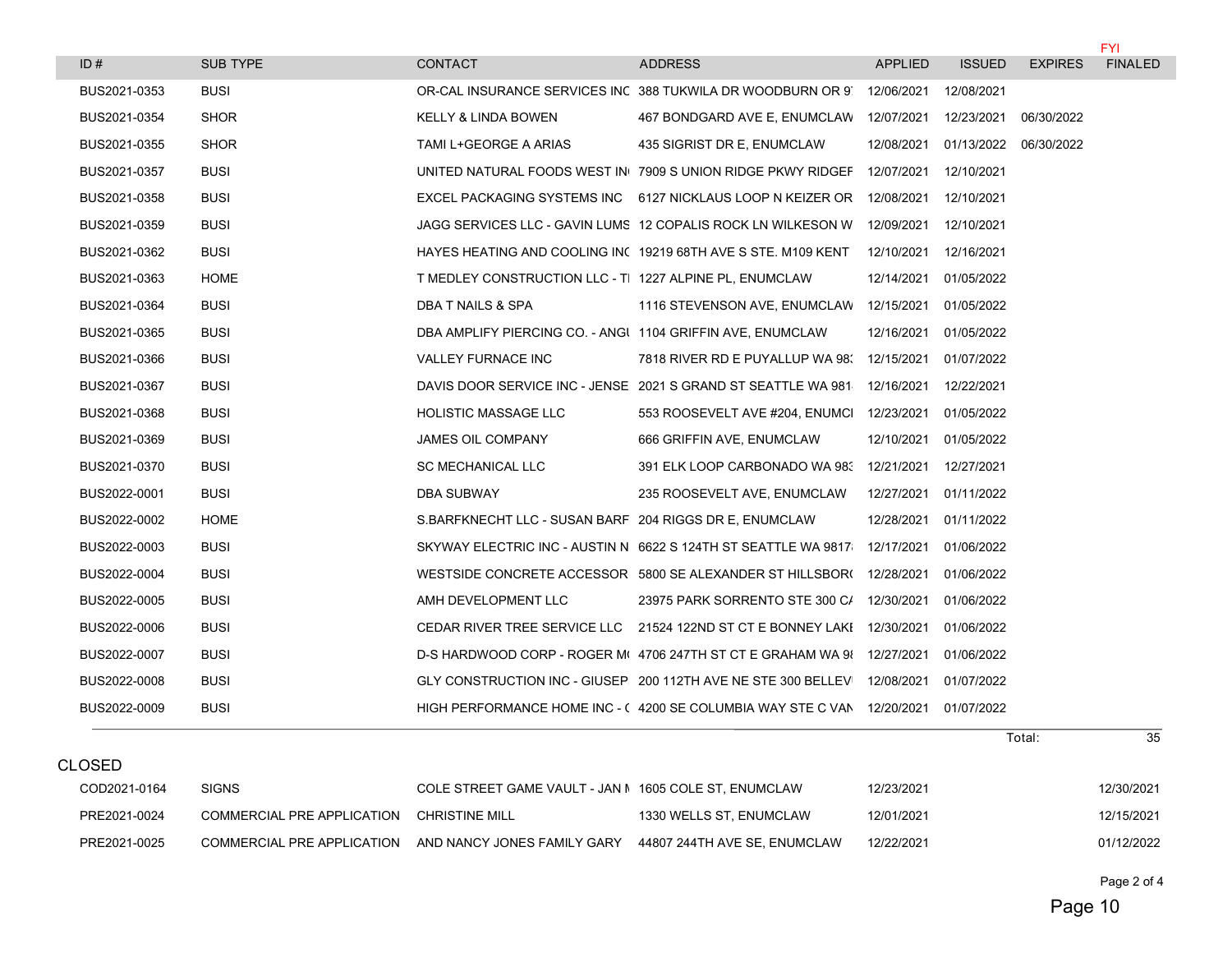| ID#           | SUB TYPE             | <b>CONTACT</b>                                             | <b>ADDRESS</b>                                              | <b>APPLIED</b>         | <b>ISSUED</b>          | <b>EXPIRES</b> | <b>FYI</b><br><b>FINALED</b> |
|---------------|----------------------|------------------------------------------------------------|-------------------------------------------------------------|------------------------|------------------------|----------------|------------------------------|
|               |                      |                                                            |                                                             |                        |                        | Total:         | 3                            |
| <b>FINAL</b>  |                      |                                                            |                                                             |                        |                        |                |                              |
| BLD2021-0426  | COMM-MECH-ALTE       | CODE MECHANICAL INC - TONJA Y( 1339 GRIFFIN AVE, ENUMCLAW  |                                                             |                        | 12/02/2021  12/03/2021 | 06/01/2022     | 12/03/2021                   |
| BLD2021-0428  | RESI-DEMO-ALTE       | DONALD DOTSON                                              | 1724 WILSON AVE, ENUMCLAW                                   | 12/03/2021             | 12/08/2021             | 06/12/2022     | 12/10/2021                   |
| BLD2021-0430  | RESI-FUEL-ALTE       | LANGSETH ENVIRONMENTAL SERV 937 MYRTINE ST, ENUMCLAW       |                                                             | 12/03/2021             | 12/07/2021             | 06/13/2022     | 12/15/2021                   |
| BLD2021-0438  | RESI-FUEL-ALTE       | CASCADE WEST TANK SERVICES - 24515 SE 440TH ST, ENUMCLAW   |                                                             | 12/14/2021             | 12/20/2021             | 06/21/2022     | 12/23/2021                   |
| BLD2021-0461  | RESI-MECH-REPA       | AUBURN SHEET METAL - AMANDA   306 JEWELL ST, ENUMCLAW      |                                                             | 12/27/2021             | 12/28/2021             | 07/03/2022     | 01/04/2022                   |
| PWD2021-0088  | SIDE SEWER           | JAMES EDWARD+PATRIC CHACAT/ 1828 GOSSARD ST, ENUMCLAW      |                                                             |                        | 12/07/2021  12/07/2021 | 06/05/2022     | 12/14/2021                   |
|               |                      |                                                            |                                                             |                        |                        | Total:         | 6                            |
| <b>ISSUED</b> |                      |                                                            |                                                             |                        |                        |                |                              |
| BLD2021-0424  | COMM-RE-R-REPA       | D & C ROOFING LLC - DAVID CARDI 1224 GRIFFIN AVE, ENUMCLAW |                                                             |                        | 12/01/2021  12/01/2021 | 05/30/2022     |                              |
| BLD2021-0425  | RESI-FUEL-ALTE       | TREVOR W+TIFFANY GILTHVEDT                                 | 1705 LOWELL AVE, ENUMCLAW                                   |                        | 12/02/2021 12/02/2021  | 05/31/2022     |                              |
| BLD2021-0427  | COMM-MECH-ALTE       | CODE MECHANICAL INC - TONJA Y( 1730 RAILROAD ST, ENUMCLAW  |                                                             |                        | 12/02/2021  12/13/2021 | 06/11/2022     |                              |
| BLD2021-0429  | COMM-MECH-ALTE       |                                                            | NARROWS HEATING - LAURIE STILI 726 ROOSEVELT AVE, ENUMCLAW  |                        | 12/03/2021  12/09/2021 | 06/07/2022     |                              |
| BLD2021-0431  | RESI-MECH-ADDI       | DEL VALLE ELECTRIC & SOLAR LLC 585 BECKY AVE E, ENUMCLAW   |                                                             |                        | 12/06/2021  12/07/2021 | 06/06/2022     |                              |
| BLD2021-0432  | RESI-RE-R-REPA       |                                                            | BRUCE'S ROOFING - BRUCE SPRA( 1605 WASHINGTON AVE, ENUMCLA) | 12/06/2021  12/06/2021 |                        | 06/04/2022     |                              |
| BLD2021-0434  | RESI-MECH-REPA       | MM COMFORT SYSTEMS - ISABEL \ 1124 BERILLA DR, ENUMCLAW    |                                                             | 12/08/2021             | 12/08/2021             | 06/06/2022     |                              |
| BLD2021-0436  | RESI-MECH-REPA       | STEADY AIR LLC - DAVID STEAD                               | 674 MT PEAK ST N, ENUMCLAW                                  |                        | 12/14/2021  12/14/2021 | 06/12/2022     |                              |
| BLD2021-0437  | COMM-RE-R-REPA       | BRUCE'S ROOFING LLC - BRUCE SF 2707 INITIAL PL, ENUMCLAW   |                                                             |                        | 12/14/2021  12/14/2021 | 06/12/2022     |                              |
| BLD2021-0440  | RESI-MAST-NEW        | AMERICAN HOMES 4 RENT - RICHIE HAZEL ESTATES MASTER PLAN   |                                                             | 12/15/2021             |                        | 06/13/2022     |                              |
| BLD2021-0441  | <b>RESI-MAST-NEW</b> | AMERICAN HOMES 4 RENT - RICHIE HAZEL ESTATES MASTER PLAN   |                                                             | 12/15/2021             |                        | 06/13/2022     |                              |
| BLD2021-0442  | <b>RESI-MAST-NEW</b> | AMERICAN HOMES 4 RENT - RICHIE HAZEL ESTATES MASTER PLAN   |                                                             | 12/15/2021             |                        | 06/13/2022     |                              |
| BLD2021-0443  | <b>RESI-MAST-NEW</b> | AMERICAN HOMES 4 RENT - RICHIE HAZEL ESTATES MASTER PLAN   |                                                             | 12/15/2021             |                        | 06/13/2022     |                              |
| BLD2021-0444  | <b>RESI-MAST-NEW</b> | AMERICAN HOMES 4 RENT - RICHIE HAZEL ESTATES MASTER PLAN   |                                                             | 12/15/2021             |                        | 06/13/2022     |                              |
| BLD2021-0445  | <b>RESI-MAST-NEW</b> | AMERICAN HOMES 4 RENT - RICHIE HAZEL ESTATES MASTER PLAN   |                                                             | 12/15/2021             |                        | 06/13/2022     |                              |
| BLD2021-0446  | RESI-MAST-NEW        | AMERICAN HOMES 4 RENT - RICHIE HAZEL ESTATES MASTER PLAN   |                                                             | 12/15/2021             |                        | 06/13/2022     |                              |
| BLD2021-0447  | <b>RESI-MAST-NEW</b> | AMERICAN HOMES 4 RENT - RICHIE HAZEL ESTATES MASTER PLAN   |                                                             | 12/15/2021             |                        | 06/13/2022     |                              |
| BLD2021-0448  | <b>RESI-MAST-NEW</b> | AMERICAN HOMES 4 RENT - RICHIE HAZEL ESTATES MASTER PLAN   |                                                             | 12/15/2021             |                        | 06/13/2022     |                              |
| BLD2021-0449  | <b>RESI-MAST-NEW</b> | AMERICAN HOMES 4 RENT - RICHIE HAZEL ESTATES MASTER PLAN   |                                                             | 12/15/2021             |                        | 06/13/2022     |                              |

Page 3 of 4